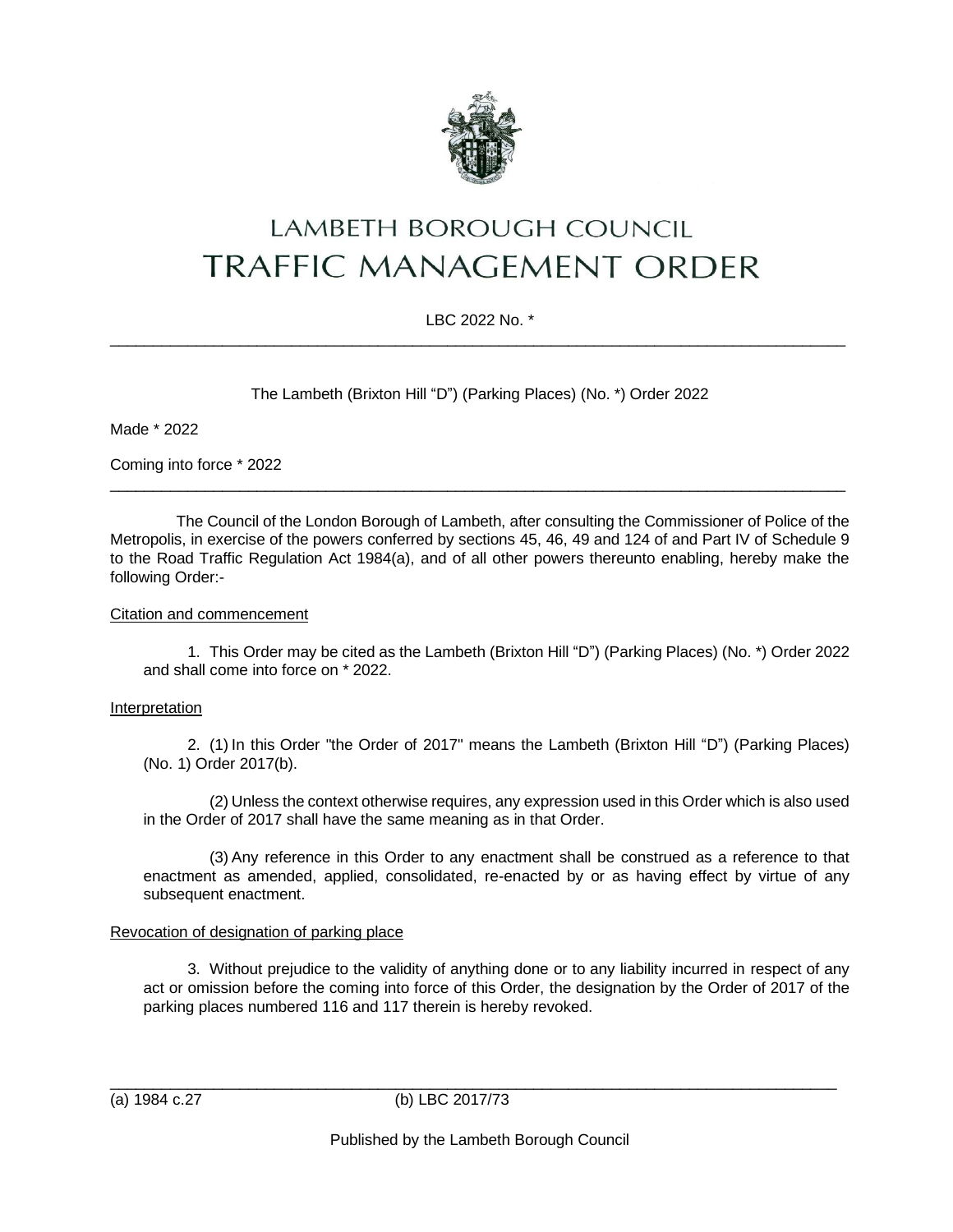4. (1) Each area on a highway comprising the length of carriageway of a street specified in column 2 of the Schedule to this Order and bounded on one side of that length by the edge of the carriageway and on the other sides by a white line marking is designated as a parking place.

(2) The reference in this Article to a white line marking shall be construed as a reference to the white line marking (either broken or continuous) provided for in Schedule 7 to the Traffic Signs Regulations and General Directions 2016(a) or, if applicable, authorised by the Secretary of State by virtue of section 64 of the Road Traffic Regulation Act 1984.

(3) The provisions of the Order of 2017 (other than Articles 3 and 15) shall apply to the areas designated as parking places by this Order as if in those provisions any reference to a parking place included a reference to an area designated as a parking place by this Order and as if any reference to Schedule 1 to the Order of 2017 included a reference to the Schedule to this Order.

## Placing of traffic signs, etc.

- 5. The Council shall:-
	- (a) place and maintain traffic signs indicating the limits of each parking place referred to in the Schedule to this Order;
	- (b) place and maintain in or in the vicinity of each parking place referred to in the Schedule to this Order traffic signs indicating that such parking place may be used during the permitted hours for the leaving only of the vehicles specified in Article 4(2) of the Order of 2017;
	- (c) carry out such other work as is reasonably required for the purposes of the satisfactory operation of each parking place referred to in the Schedule to this Order.

Dated this \* day of \* 2022

## Ben Stevens Highway Network Manager

(a) S.I. 2016/362

 $\_$  , and the set of the set of the set of the set of the set of the set of the set of the set of the set of the set of the set of the set of the set of the set of the set of the set of the set of the set of the set of th